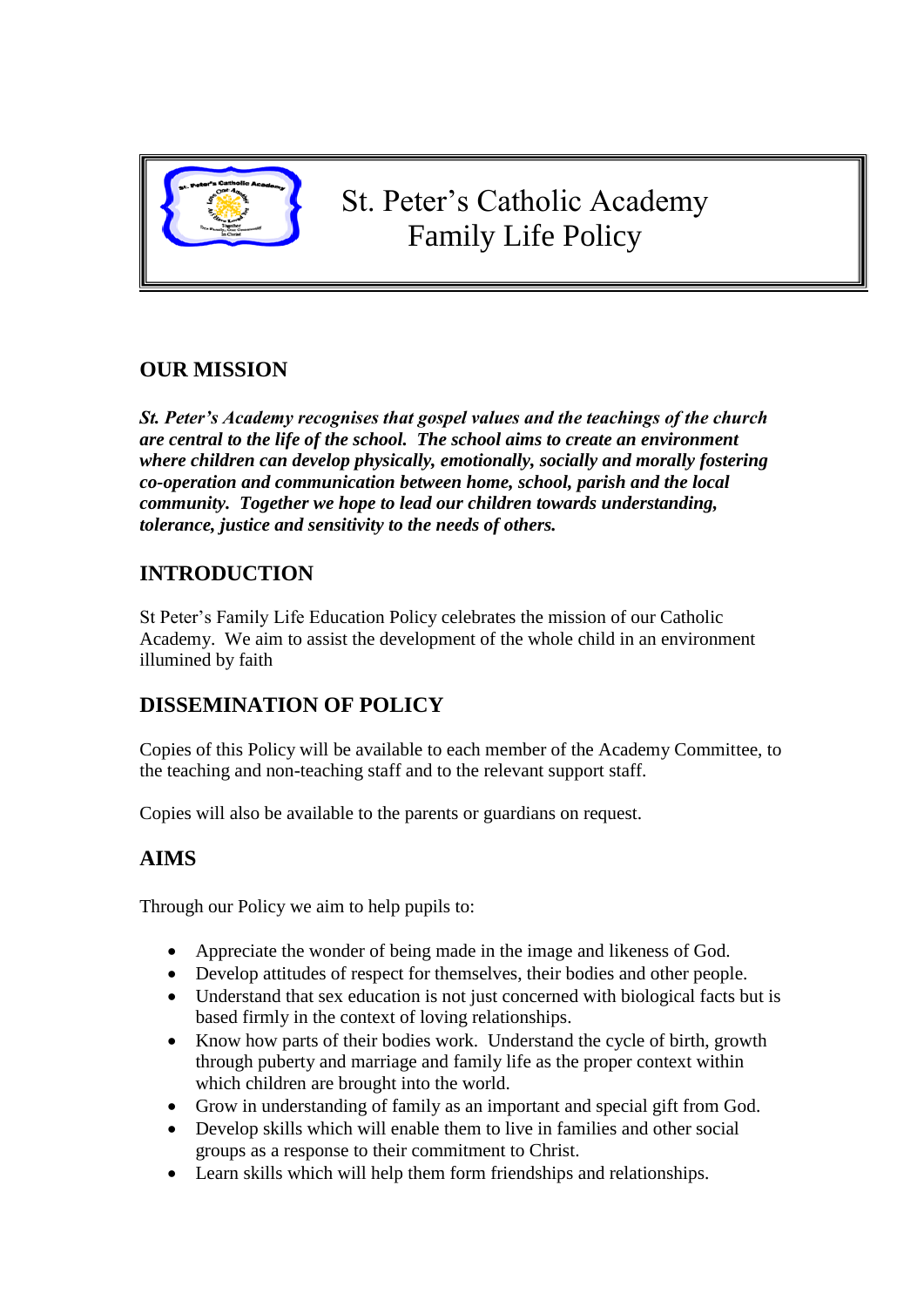We also aim to protect children from ignorance and mis-information.

### **OBJECTIVES**

Family Life Education is not treated as a discreet subject. It is covered through the National Curriculum science, the religious education and PSHE programmes and the contribution the school makes to the spiritual, moral, social and cultural development of pupils.

The Scheme highlights how and when science, religious education and PSHE make a specific contribution of Family Life Education.

The Scheme clearly states the areas of sex education to be taught at both Key Stages and aspects of sex education which will not be covered on the school programme.

Teaching and learning in this subject will be treated sensitively, bearing in mind the age and maturity of the pupil, the background from which they come and the teaching of the Church.

This will support the following School Policies:

- Equal Opportunities Policy
- Multicultural Policy
- School Discipline Policy
- Anti Bullying Policy
- Health and Safety Policy

### **LEGAL REQUIREMENTS**

By law, every school MUST have a Family Life Education Policy.

### **RIGHT OF WITHDRAWAL**

Parents have the legal right to withdraw their children from any element of Family Life Education where this is not contained in the National Curriculum. We would hope however, that parents would see the value of educating children in these matters within the context of the faith.

# **CHILD WITHDRAWAL PROCEDURE**

Family Life Education at St Peter's is to be taught across the curriculum and it will not be possible to separate out all the Sex Education lessons. There will however, be occasional specific lessons when teachers or health professionals will be invited to address the children. Notification will always be sent to parents in advance of such lessons. If parents feel it necessary to withdraw children they should arrange to come to school and discuss their concerns with the Principal.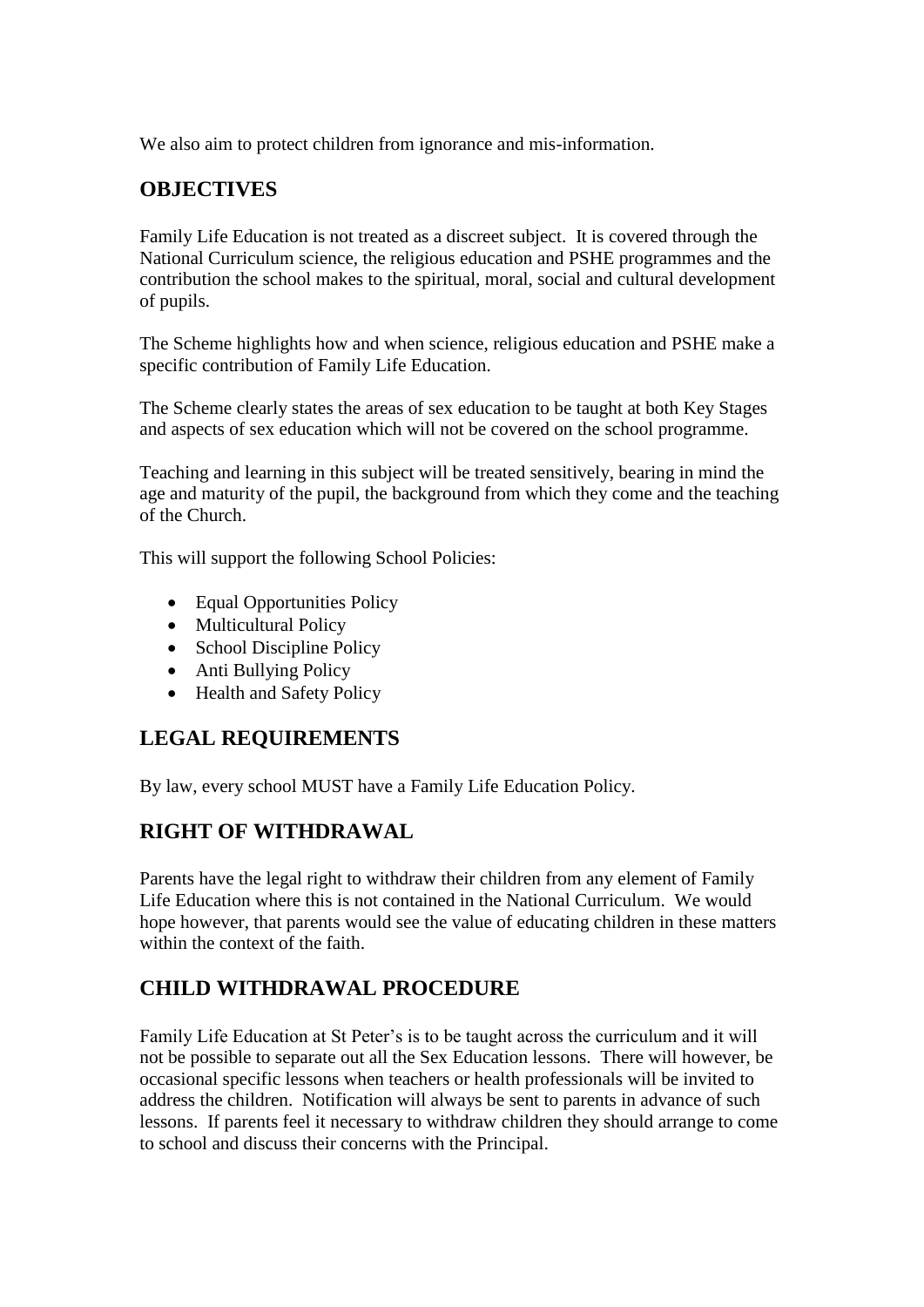In the event of a child being withdrawn from a lesson that child must stay in school and will be assigned to another class until the sex education lesson is over.

# **ROLE OF PARENTS**

We recognise that it is the privilege and responsibility of the family to inform and educate their children in all matters pertaining to human growth and development particularly in the area of sex education.

The primary role of parents is paramount to the successful implementation of any Family Life Policy. The Church community also has a privileged role on collaborating with parents in their educative task and as a school we see our role as *supporting* them.

The supporting role of the school will be exercised with sensitivity. The dignity, privacy and modesty of children will always be respected. Teachers will ensure that no pupil feels pressured to reveal or discuss private matters nor to be involved in a way in which they might feel distaste or embarrassment.

The links between home/school and parish are of fundamental importance. We see our Family Life programme as complementing the teaching and life of home and family. It is supportive and of special importance when the home environment is limited.

### **ROLE OF GOVERNORS**

The Academy Committee recognises that the prime responsibility for Family Life Education must rest with the parents and any teaching in school will be in support of the parents.

The Academy Committee recognises the right of parents to withdraw their child from the sex education element of the programme of study only.

# **CONTENT**

We are in agreement with the DfEE recommendations that all primary schools have a programme tailored to the age and the physical and emotional maturity of the children. It should ensure that both boys and girls know about puberty and how a baby is born (as set out in Key Stages 1 and 2 of the Science National Curriculum). In the early years, education about relationships should focus on friendship, bullying and the building of self-esteem according to the subject matter. Consideration should be given to appropriate teaching methods (ie one to one, small group, whole class).

All Family Life Education will be appropriate to the age, needs and experience of each child, using a sensitive approach which will recognise Special Needs, Gender and Culture issues.

Certain issues are considered inappropriate for our Catholic Academy and will **NOT** be included in the school programme: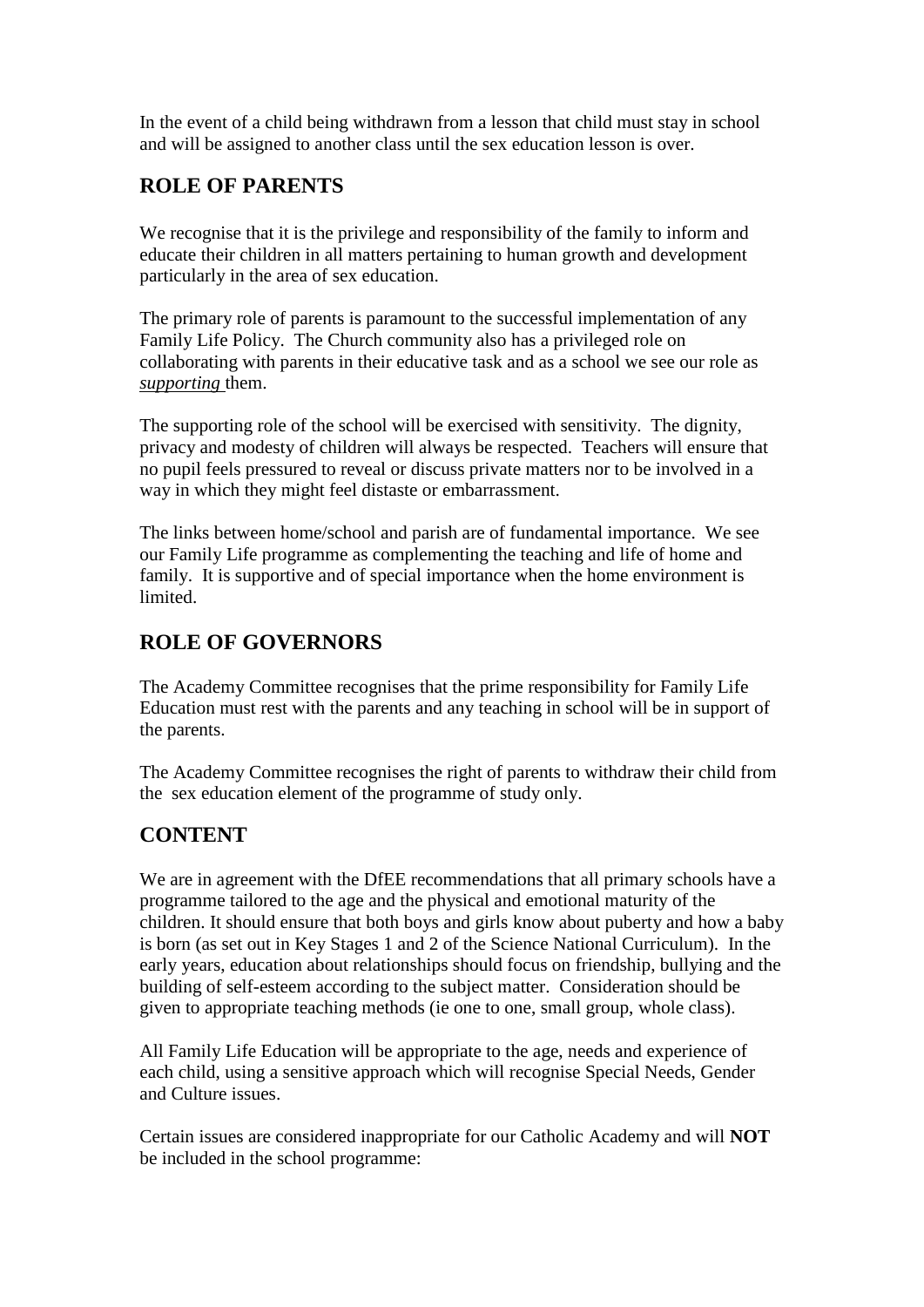Abortion, contraception, homosexuality, masturbation and sexually transmitted diseases.

Family Life Education has three main elements:

- 1. Attitudes and values
- 2. Personal and social skills
- 3. Knowledge and understanding

### **ORGANISATION OF FAMILY**

#### **Who will teach it?**

The delivery of Family Life Education is considered the pastoral role of teachers supported by outside agencies or visitors and working in conjunction with parents as first teachers.

#### **Equal Opportunities**

In support of the Equal Opportunities Policy all pupils regardless of age, ability, sex or race will have the same opportunities to benefit from the Family Life Education resources and teaching methods.

#### **Staff Development and Support**

To help staff become confident and secure with their teaching in this sensitive area, appropriate support and training will be sought when accessible.

#### **Methodology and Approach**

There will be a whole school approach - from Nursery to Year 6. This subject will be taught in a cross curricular way, encompassing al of the elements within the National Curriculum as well as expanding more broadly into human relationships, human and physical development and reproduction.

#### **Specific Classroom Arrangements**

Family Life Education will be taught in mixed classes.

Teachers will answer children's direct question in an open and factual way. Teachers will not enter into discussions about personal issues and lifestyles.

#### **Teaching Strategies**

- **establishing 'ground rules' with the pupils, eg**
- no one (teacher or pupils) will have to answer a personal question
- no one will be forced to take part in a discussion
- only correct names for body parts will be used, and explained factually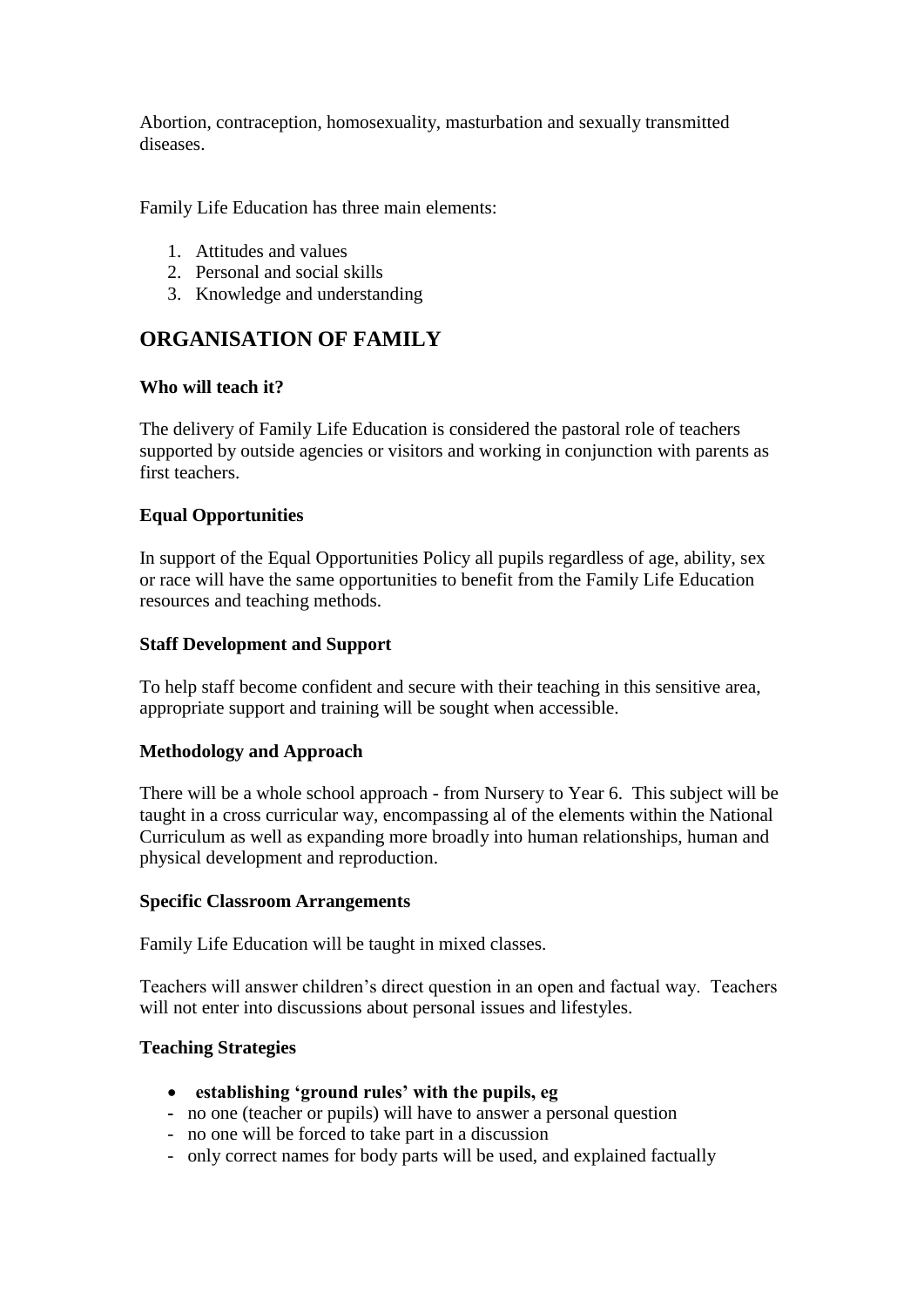- **using 'distancing' techniques to depersonalise discussion, eg:**
- role play, case studies videos
- **knowing how to deal with unexpected questions or comments, eg:**
- by establishing clear parameters about what is appropriate for a whole class setting, and
- by being prepared to discuss the matter later on an individual basis or to refer the pupils to an appropriate person
- **using group discussion and project learning eg;**
- **'**circle time', case studies and other structured activities
- providing factual information in written form for pupils to keep for future reference
- **encouraging reflection eg:**
- by asking what pupils have learned from the discussion and/or from the experience of others, the extent to which this has helped them, and what else on the working of the Policy will also be sought.

### **Pupils with Special Educational Needs and /or Disabilities**

The school will:-

• Promote equality of opportunity for disabled people: pupils, staff, parents, carers and other people who use the school or may wish to; and

At St. Peter's we aim to build on the distinctive Catholic ethos and success of our school, through our commitment to the Every Child Matters' framework.

> "Every pupil with additional needs in this inclusive school has an entitlement to fulfil his/ her optimum potential. This is achieved by ensuring the well being of all pupils in relation to; being healthy, staying safe, enjoying and achieving, making a positive contribution, and achieving social and economic well-being"

At St. Peter's, we are committed to ensuring equality of opportunity for:

- Pupils with disabilities in relation to education and associated services
- Staff with disabilities in relation to employment rights, conditions and opportunities
- All parents and members of the local community with disabilities in relation to additional services offered by, or at our school.

We aim to enable all pupils including those with Additional Educational Needs, Special Educational Needs and/ or disabilities, ethnic minorities to have access to a broad and balanced curriculum by making reasonable adjustments to ensure that no pupil is placed at a substantial disadvantage. The school is committed to promoting equal opportunities for all pupils by making reasonable adjustments and removing barriers in all areas of school life.

### **Equal Opportunities**